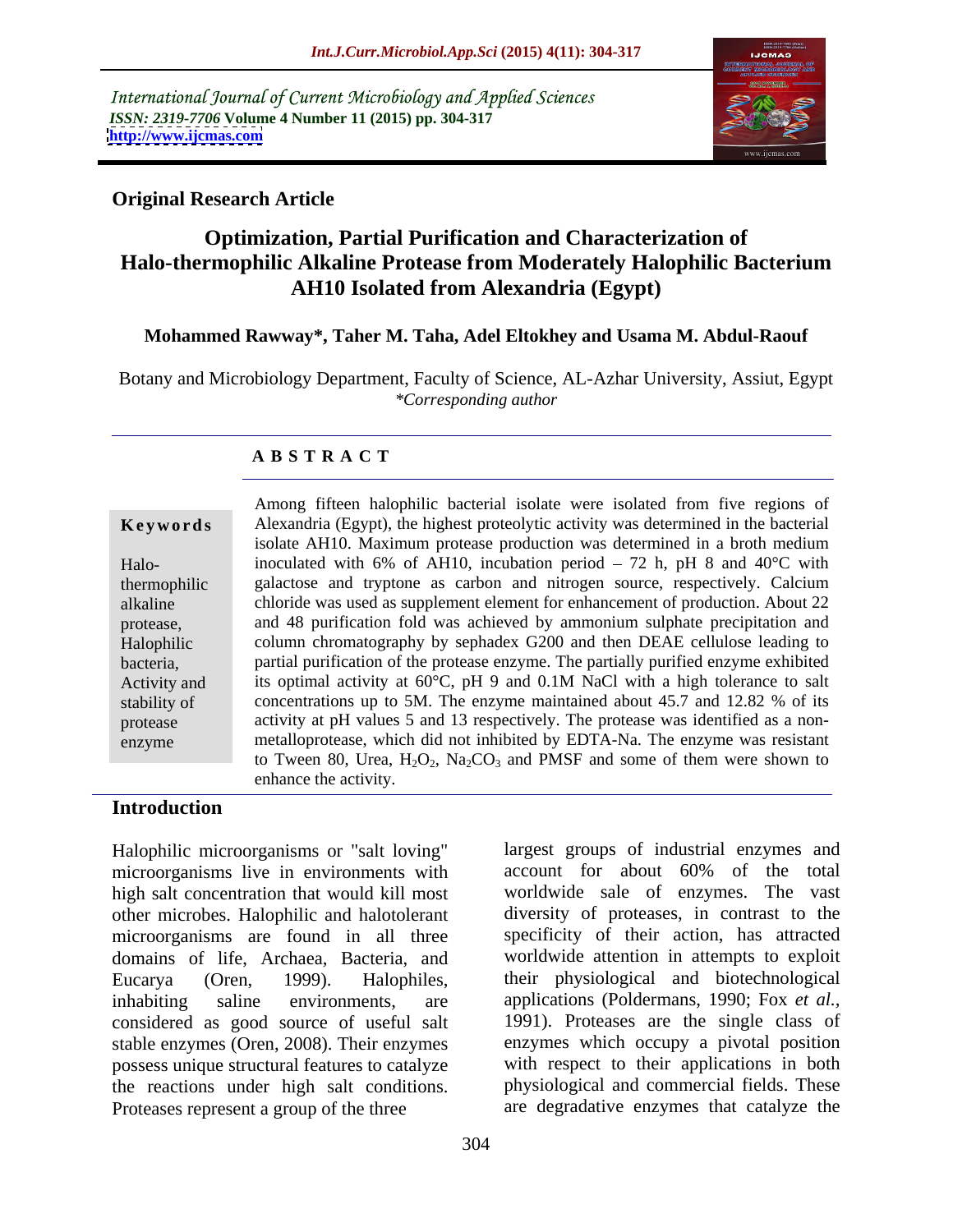cleavage of peptide bonds leading to total 2000 UV l Taiwan). One unit of enzyme hydrolysis of proteins via the addition of activity is defined as the amount of enzyme water across peptide bonds and catalyze peptide synthesis in organic solvents and in minute using tyrosine standard curve under solvents with low water content (Sookkheo *et al.,* 2000; Beg *et al.,* 2003). Microbial proteases, especially from *Bacillus* species have traditionally held the predominant share of the industrial enzyme market of the Protein concentration was measured by the worldwide enzyme sales with major method of Bradford (Bradford, 1976) using application in detergents formulations bovine serum albumin (BSA) as the (Gupta, 2003).

# **halophilic bacteria**

bacterial growth is a positive result. The pH 7.0. highest proteolytic activity was determined

Protease assay was estimated by the method described by (Beg *et al,* 2003) with reference to tyrosine standard. The enzyme (1ml) was added to 1 ml casein  $(0.65\% , w/v)$ 10% trichloroacetic acid. used as a sole source of carbon  $(0.5\% \text{ w/v})$ 

folin reagent (diluted 5 folds) was added, absorbance was measured at 660 nm using a required to liberate 1 µg of tyrosine per the defined assay conditions.

#### **Protein determination**

standard. **Executive Standard** 

#### **Materials and Methods Screening for protease producers Optimization of nutritional and environmental factors for protease production**

Fifteen halophilic bacterial isolate were protease production was assessed by cultured on skimmed milk agar medium. growing bacterial strain in a broth medium Bacterial isolates were streaked on agar containing  $gL^{-1}$ : casein, 10; bactopeptone, plates and incubated at 37 °C for 24–48 10; NaCl, 3; MgSO<sub>4</sub>, 1; K<sub>2</sub>HPO<sub>4</sub>, 1; MnCl<sub>2,</sub> hours. Presence of clear zone around the  $0.008$ ;  $ZnSO_4$ ,  $0.002$ ;  $CaCl_2$ .  $2H_2O$ ,  $0.3$ ; and The effect of various physical parameters on pH 7.0.

in the bacterial isolate AH10, which is a For optimizing pH, the medium was Gram positive bacillus bacterium. prepared with different pH in the range of **Protease enzyme assay** temperature was determined by incubating in 50 mM potassium phosphate buffer, pH 7.5) and the reaction mixture was incubated glucose, fructose, galactose, xylose, lactose, at 37 °C for 40 min before the addition of ribose, mannose, cellulose and starch were The precipitates were removed by enzyme production. Ten nitrogen sources centrifuging the mixture at 5000 rpm for 15 which used in this experiment were beef min. 1 ml of the filtrate was mixed with 5 ml extract, peptone, yeast extract, gelatin, of 500 mM sodium carbonate solution and tryptone, ammonium hydrogen citrate, urea, after incubation for 30 minutes, one ml of ammonium nitrate, ammonium sulphate, and 5.0 13.0 at 1.0 unit interval. Incubation the bacterial culture at a range of  $20-60^{\circ}$ C. Effect of varying inoculum percentage from 1% to 12% on protease production was determined. Different incubation periods were studied from 12 to 96h. Various simple and complex carbon sources including used as a sole source of carbon  $(0.5\%$  w/v) for studying the best carbon source for sodium nitrate (0.5% w/v).

UV visible spectrophotometer (spectrum SP The protease production medium was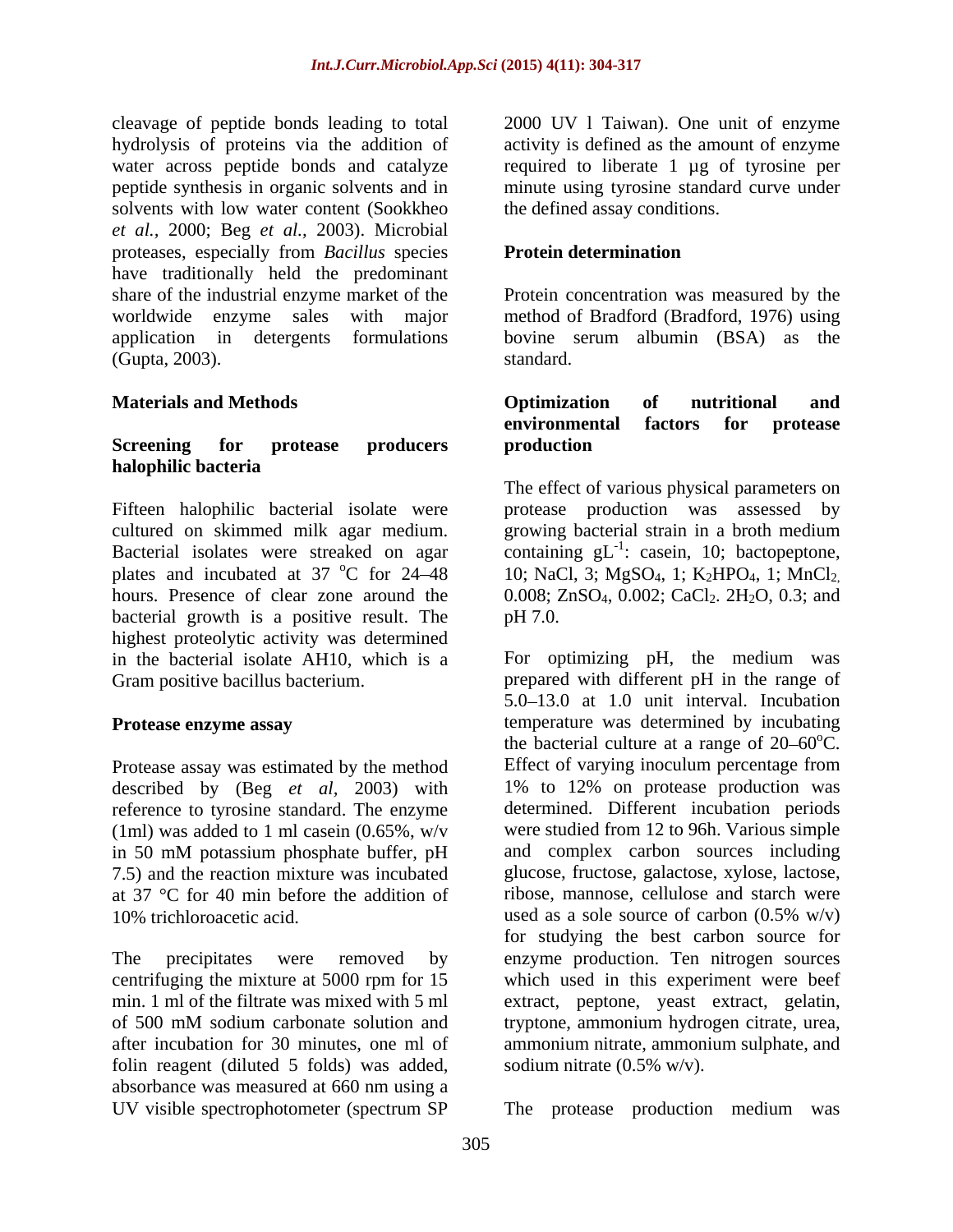supplemented with different sodium chloride The enzyme activity was determined also in concentrations from 0.2 to 3M. The enzyme the presence of different detergents (Tween activity was measured in each concentration  $80$ , Urea,  $H_2O_2$ ,  $Na_2CO_3$  and inhibitors of sodium chloride. Also, nine different included (Ethylene diamine tetraacetic acid amino acids were used to investigate their disodium salt (EDTA-Na2), phenylmethyl effects on protease production. These amino acids were lysine, isoleucine, glycine, tryptophan, proline, glutamic acid, cysteine, serine and methionine.

#### **Partial purification of protease enzyme**

The protease enzyme was partially purified All the 15 halophilic isolates were examined with gradually steps, stared with ammonium for protease production on skim milk agar sulphate precipitation and passing through dialysis, sephadex G-200 gel filtration and DEAE cellulose chromatography.

#### **Characterization of partially purified enzyme**

The activity of partially purified protease

The enzyme stability was measured by incubating the partially purified enzyme at 80 and 90 for 1 hour and then incubated  $(200 \text{ Uml}^{-1})$  (Fig. 3). again with casien for 30 min and followed determine the residual activity. best inoculum size was  $6\%$   $(205 \text{ Uml}^{-1})$ .

casein as substrate dissolved in potassium glycine–NaOH buffer (pH 9, 10, 11, 12 and  $60^{\circ}$ C. 13).

The enzyme activity was determined at **production** different NaCl concentrations (0.1M, 0.2M, 0.6M, 1M, 1.4M, 1.8M, 2.2M, 2.6M, 3M,

sulfonyl fluoride (PMSF).

## **Results and Discussion**

#### **Screening for protease producers hlophilic bacteria**

medium and the isolate AH10 showed the highest proteolytic activity (Fig. 1).

#### **Effect of environmental factors on protease production**

enzyme was measured at different  $(176.5 \text{ Uml}^{-1})$  after 72 h of incubation. It incubation temperatures 20, 30, 40, 50, 60, was also observed that prolonged incubation 70, 80 and 90°C. decreased the enzyme activity to reach (142 incubating the partially purified enzyme at slightly acidic, neutral, and slightly alkaline different temperatures 20, 30, 40, 50, 60, 70, pH values with highest productivity at pH 8 Protease enzyme produced after 12 h and increased continuously to maximum yield Uml<sup>-1</sup>) after 108 hours (Fig. 2). The productivity of protease is high at the  $(200 \text{ Uml}^{-1})$  (Fig. 3). ) (Fig. 3).

with all activity measurement procedures to Data illustrated in figure 4 shows that, the The effect of different pH values on partially synthesis at  $20\text{-}30\text{°C}$  (Fig. 5) and a purified protease was determined with maximum production of enzyme was phosphate buffer (pH 5, 6, 7, and 8) and productivity decreased again to  $(88 \text{ Uml}^{-1})$  at best inoculum size was  $6\%$   $(205 \text{ Uml}^{-1})$ . ). There was a gradual increase in protease observed at  $40^{\circ}$ C (202 Uml<sup>-1</sup>) then, the  $\rm{^{\circ}C}$  (202 Uml<sup>-1</sup>) then, the ) then, the ) at  $60^{\circ}$ C.

#### **Effect of nutritional factors on protease production**

3.4M, 3.8M, 4.2M, 4.6M, and 5M). achieve high productivity for protease The most suitable carbon sources that enzyme was galactose  $(214 \text{ Uml}^{-1})$  followed ) followed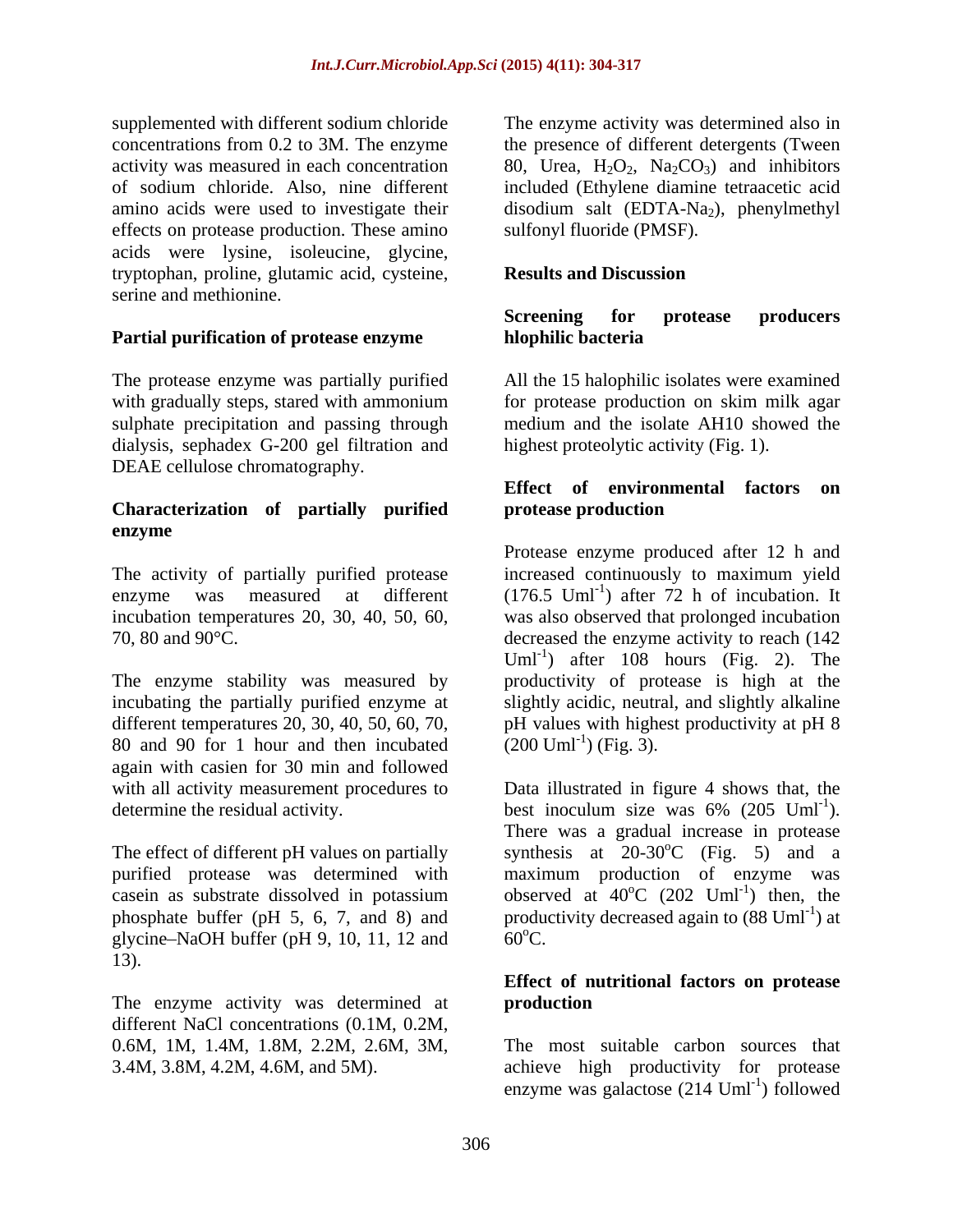by ribose, xylose, lactose, cellulose, starch, activities of 212, 209, 202, 199, 192, 184, 169, and 167  $Uml^{-1}$ , respectively (Fig. 6).<br>Ammonium nitrate was the best inorganic inorganic nitrogen sources with  $167 \text{ Uml}^{-1}$  Protease retained over 86 % of its hydrolytic production was at 0.5 M (Fig. 8), while the best NaCl concentration for bacterial growth  $60^{\circ}$ C as 100% (350 Uml<sup>-1</sup>). is 1.8 M. As compared to control, enzyme these amino acids cause inhibition in 50 mM sodium citrate (pH 3.0–6.6), 50 mM

The culture supernatant of halophilic AH10 containing an initial protease activity (2200 more fold increasing in specific activity (288 respectively. The protease enzyme subjected to sephadex G200 and DEAE relative activity was calculated by resulted in specific activity  $645.5$  and  $659.5$  (370 Uml<sup>-1</sup>). U/mg, purification yield 39.3 and 28.2% and purification fold 47.5 and 48.5

# **Characterization of partially purified**

# **stability of protease** enzyme retained 94.7, 80, and 36.8% of its

The optimum temperature for partially NaCl, respectively. Percentage relative

fructose, glucose and mannose with various temperatures, ranging between 20 , respectively (Fig. 6). maximum protease activity was observed at Ammonium nitrate was the best inorganic 60°C. The increase of temperature above nitrogen source with  $162 \text{ Uml}^{-1}$ . On the  $60^{\circ}$ C reduced the protease activity from other hand, tryptone showed the maximum  $183.75$  Uml<sup>-1</sup> to  $152.50$ ,  $127.75$  and  $97.50$ protease activity among all used organic and  $Uml^{-1}$  at 70, 80 and 90 $^{\circ}$ C respectively. (Fig. 7). Protease productivity and activity activity between  $20-50$ °C. The retained decreased gradually when the concentration activity was 65.5, 57.2 and 40.5% of its of sodium chloride is increased so that the activity at 60, 70 and 80°C, respectively. optimum concentration for maximum The percentage of relative stability was purified protease activity was measured at and 90°C. As shown in figure 10, the Protease retained over 86 % of its hydrolytic The percentage of relative stability was calculated by considering the activity at  $60^{\circ}$ C as  $100\%$  (350 Uml<sup>-1</sup>). ).

productivity not only did not increase with The effect of pH on protease activity was any of the studied amino acids but also, estimated in three different buffer systems, biosynthesis of enzyme (Fig. 9). potassium phosphate buffer (pH 6.9–8.0), **Partial purification of protease enzyme** Data presented in figure 11 show that, the **produced by halophilic AH10** optimum pH value of protease was 9. The U/ml) was concentrated with ammonium was 53.9, 55.5, 57.2, 65.4, 67.1, 57.2 and sulfate (60 % saturation) and showed 21.2 or 35.8 at pH values 6, 7, 8, 9, 10, 11 and 12, U/mg) compared to the un concentrated maintained its activity with 45.7 and 12.82 supernatant (Table 1). The protease was % at extreme values 5 and 13.The percent cellulose ion exchange chromatography considering the activity at pH 9 as 100% 50 mM sodium citrate (pH 3.0–6.6), 50 mM and 50 mM  $\text{Na}_2\text{CO}_3/\text{NaHCO}_3$  (pH9.1–13.0). stability of protease enzyme incubated for 1 hour in different pH values was estimated. The relative activity of hydrolytic protease respectively. The protease enzyme relative activity was calculated by  $(370 \text{ Uml}^{\text{-1}})$ . ).

respectively. of protease with different concentrations of **enzyme**  with the addition of 0.1M sodium chloride to **Effect of temperature, pH and NaCl** activity of enzyme was decreased. The **concentrations on the activity and** results of halostability showed that the Data presented in figure 12 show the activity sodium chloride. The relative activity of protease produced by AH10 was increased 123.5% and above this concentration, the enzyme retained 94.7, 80, and 36.8% of its activity after incubation at 0.6, 3, and 5M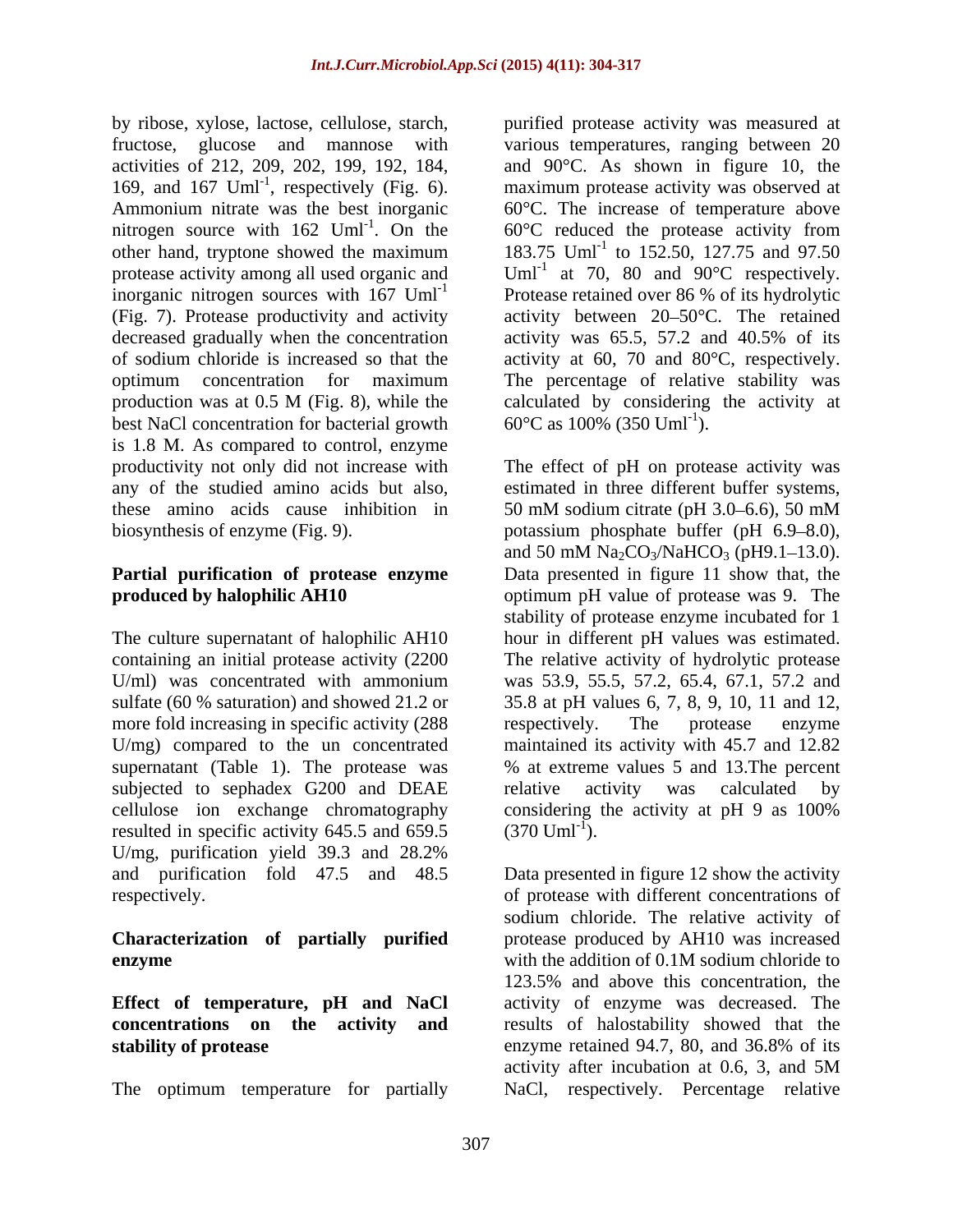activity was calculated by considering the activity without sodium chloride as 100%

# **Effects of different metal ions on the**

 $Mn^{2+}$ , with final concentration of 10 mM of approximately 20, 12, 14, 19, and 30 % with enzyme stability is presented in figure 13 by protease activity. Enzyme activity or 54.5, 44.7, 52.7 and 48.6% with cobalt barium chloride, calcium chloride, and without any treatments as  $100\%$  (370 Uml<sup>-1</sup>). manganese chloride, respectively. The calculated by considering the activity

## **Effect of some detergent and inhibitors**

20.9, 16.6 and 9% at concentrations of 1, 5 and 10%, respectively when compared to concentrations of 1, 10, and 15%

respectively compared with control.

 $(370 \text{ Uml}^{-1})$ . Different concentrations of the bleaching **activity of the protease in table 2 indicate that the partially purified** Effects of  $\text{Co}^{2+}$ ,  $\text{Ni}^{2+}, \text{Li}^{2+}$ ,  $\text{Ba}^{2+}$ ,  $\text{Ca}^{2+}$ , and and 10% of H<sub>2</sub>O<sub>2</sub> for 1 hour at standard , with final concentration of 10 mM of each cation on partially purified protease 113.2, 106.8 and 101.1 %, respectively. In activity are presented in figure 13. addition, an enhancement in the enzymatic Compared to control, most of the tested activity and stability was observed also in metal ions had an inhibitory effect on the presence of concentrations of  $\text{Na}_2\text{CO}_3$ enzyme activity. The inhibition ratios were (50 and 75 mM). The enzyme stability cobalt chloride, nickel chloride, lithium (50 and 75 mM) was 104.6, 103.6 and 90.8 chloride, barium chloride, calcium chloride, % residual activity compared with control. and manganese chloride, respectively. The EDTA-Na<sub>2</sub> has also stimulatory effect on shows that the enzyme retained 52.5, 39.2, stability was not affected by PMSF. The chloride, nickel chloride, lithium chloride, calculated by considering the activity agent  $H_2O_2$  (1, 5 and 10 %) increased the activity with 26, 20 and 8 % (Table 2). Data enzyme was stable in the presence of 1, 5 measurement conditions with-activities of against the same concentrations of  $Na<sub>2</sub>CO<sub>3</sub>$ protease activity. Enzyme activity percentage of relative activity was ).

percentage of relative activity was From industrial point, it is necessary to without any treatments as  $100\%$  (370 Uml<sup>-1</sup>). the production process starting from the All of the tested detergents did not inhibit (Ray *et al.,* 2007). Maximum protease the partially purified protease enzyme. The production with AH10 (176.5 U/ml) was oxidizing agent, Tween 80, achieved an observed in the end of stationary phase. The increasing in enzyme activity with about enzyme activity decreased considerably after control. On the other hand, the enzyme Parrack (2003) with *Bacillus sp*. and Okafor retained about 93.2 % of its initial activity and Anosike (2012) with *Bacillus sp*. SW2. with 10 % of the detergent. Urea has also Shorter optimum incubation period for stimulatory effect on partially purified protease production (48h) was reported by enzyme increasing 6.1, 3.1, and 0.16% of its Reddy *et al.*, (2011) with *Bacillus* sp., while activity at 1, 10, and 15% concentrations, longer optimum incubation period (96h) was respectively. The protease enzyme from reported by Anand *et al.,* (2010) with AH10 showed a good stability against all *Halobacterium* sp. Different recorded examined concentrations of urea with about optimum incubation periods may be due to 19, 8 and 5 % activity increase at different inoculation sizes used or due to monitor and control parameters that affect selection of optimum carbon and nitrogen sources, inocula volume, salt concentration, pH, temperature, incubation period, etc. this time. These results are in accordance with observations made by Kumar and Reddy *et al.,* (2011) with *Bacillus* sp., while different culturing conditions used.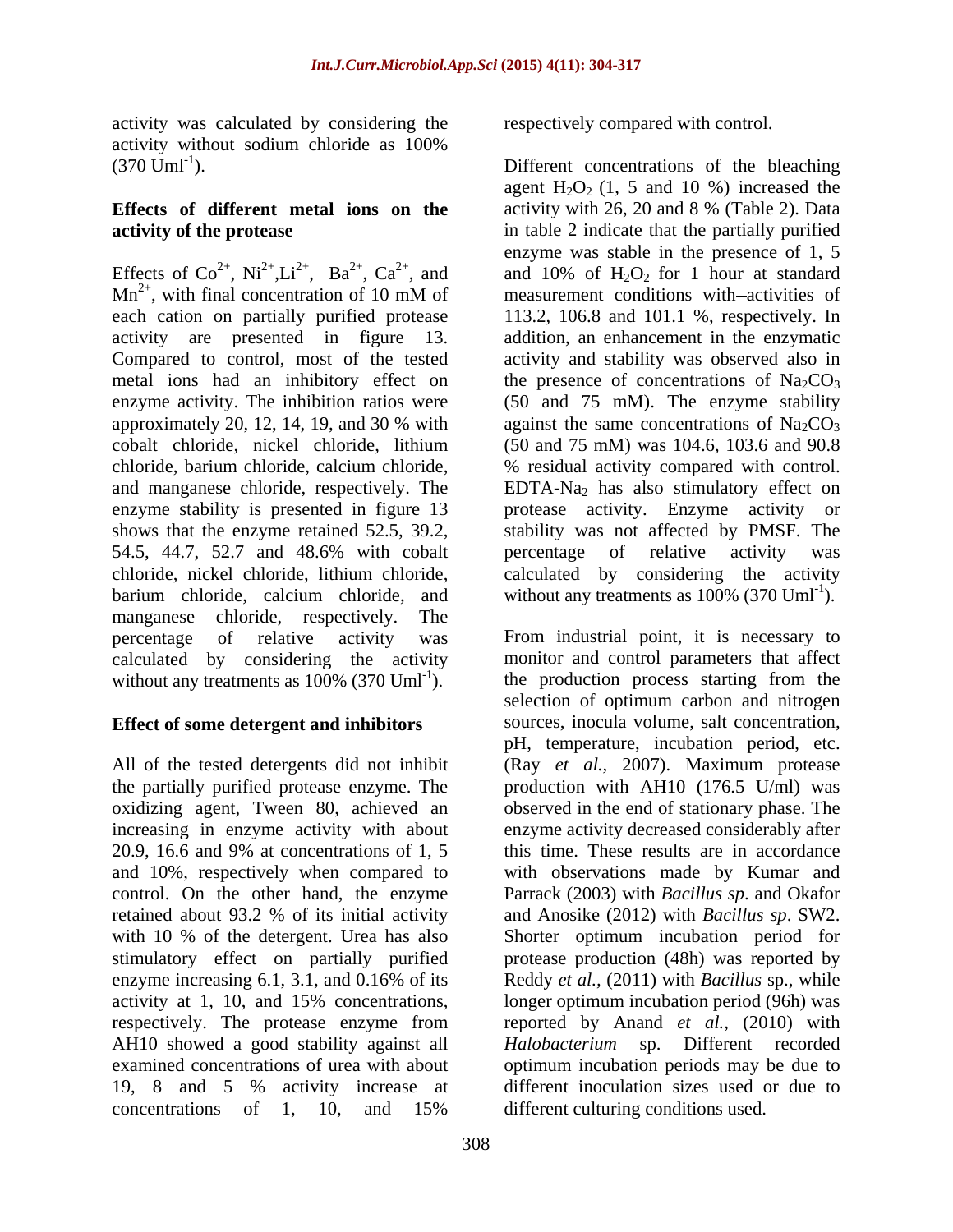pH is an important physical parameter Microorganisms grow slowly at a (Puri *et al.,* 2002). Various enzymatic processes and transportation of components a wide range of  $pH$  values  $(5-12)$ . values and predict stability of purified enzyme. Most of the reported *Bacillius* sp. Chang, 2005; Shivanand and Jayaraman,  $U/ml$ ) at  $60^{\circ}C$ .<br>2009).

was a reduction in protease production when different authors. For example, amount of enzyme production. Dutta *et al.,* production from *Pseudomonas sp*. Also, Ray bacterial strains, *Bacillus licheniformis* BF2 and *Bacillus subtilis* BH4 isolated from the digestive tract of bata, *Labeobata* Effects of a specific nitrogen supplement on (Hamilton). The differences in results may protease production differ from organism to be due to using of different bacterial strains another organism although complex nitrogen and/or using inocula with different sources are usually used for alkaline

affecting microbial protease production temperature below or above the normal through cell membrane is dependent on pH The optimum temperature for enzyme of the media (Moon and Parulekar, 1991). production was varied from 30 to  $50^{\circ}$ C and AH10 could grow and produce protease over reported as 36, 50, 37, 40, 37, 37, 30<sup>o</sup>C Maximum protease production was observed Sinsuwan *et al.,* 2008; Abusham *et al.,* at pH of 8 (200 U/ml). These results are in 2009; Hezayen *et al.,* 2009; Vijayaraghavan agreement with those obtained by Bose *et al. et al.,* 2012b; Anbu *et al.,* 2013) from (2014). Suganthi *et al.* (2013) reported that *Salinivibrio* sp. strain AF-2004, *Bacillus* sp., the pH of 8 was the optimum pH for *Virgibacillus* sp. SK33, *Bacillus subtilis* protease production from *Bacillus licheniformis* (TD4) after 24 hours of *Halobacterium* sp.and *Exiguobacterium*  incubation. Also, these data showed the *profundum* BK-P23, respectively. There was ability of AH10 to grow at different pH a gradual increase in protease synthesis by has pH optima from 7.0 to 11.0 (Joo and then, the productivity decreased again to (88 Microorganisms grow slowly at a growth temperature because of a reduced rate of cellular production (Ray *et al.,* 2007). (Chu, 2007; Amoozegara *et al.,* 2007; strain Rand, *Bacillus subtilis* strain KO, AH10 at  $20-30$ <sup>o</sup>C and the maximum production was observed at  $40^{\circ}$ C (202 U/ml) U/ml) at  $60^{\circ}$ C.

The inoculum quantity normally used achieved maximum production of protease between 3 and 10 % of the medium volume (214 U/ml). There was slight variation in (Hunt and Stieber, 1986). In the present protease productivity among the carbon study, maximum protease production (205 sources used. Different carbon sources are U/ml) was observed at 6% inoculum. There recorded as optimum carbon sources by inoculum size was reduced (1, 2, 3, 4 and 5 Vijayaraghavan *et al.* (2014) reported that %), these may be due to insufficient maltose was the optimum carbon source bacterial cells, which would lead to reduced with 1% concentration for production of (2004) has been reported that 1.5% of Also, an increased yield of enzyme inoculums showed maximum enzyme production using various carbon sources *et al.,* 2012 reported that the optimum (Padmapriya and Williams, 2012), fructose inoculum volume was 3 % for maximum (Sevinc and Demirkan, 2011) and glucose production of protease from both two (Sankaralingam *et al.,* 2011) have been Among the carbon sources tested, galactose different authors. For example, protease from *Bacillus cereus* strain AT. such as lactose (Kumar *et al.,* 2014), starch reported.

physiological conditions. protease production (Kurmar and Tagaki,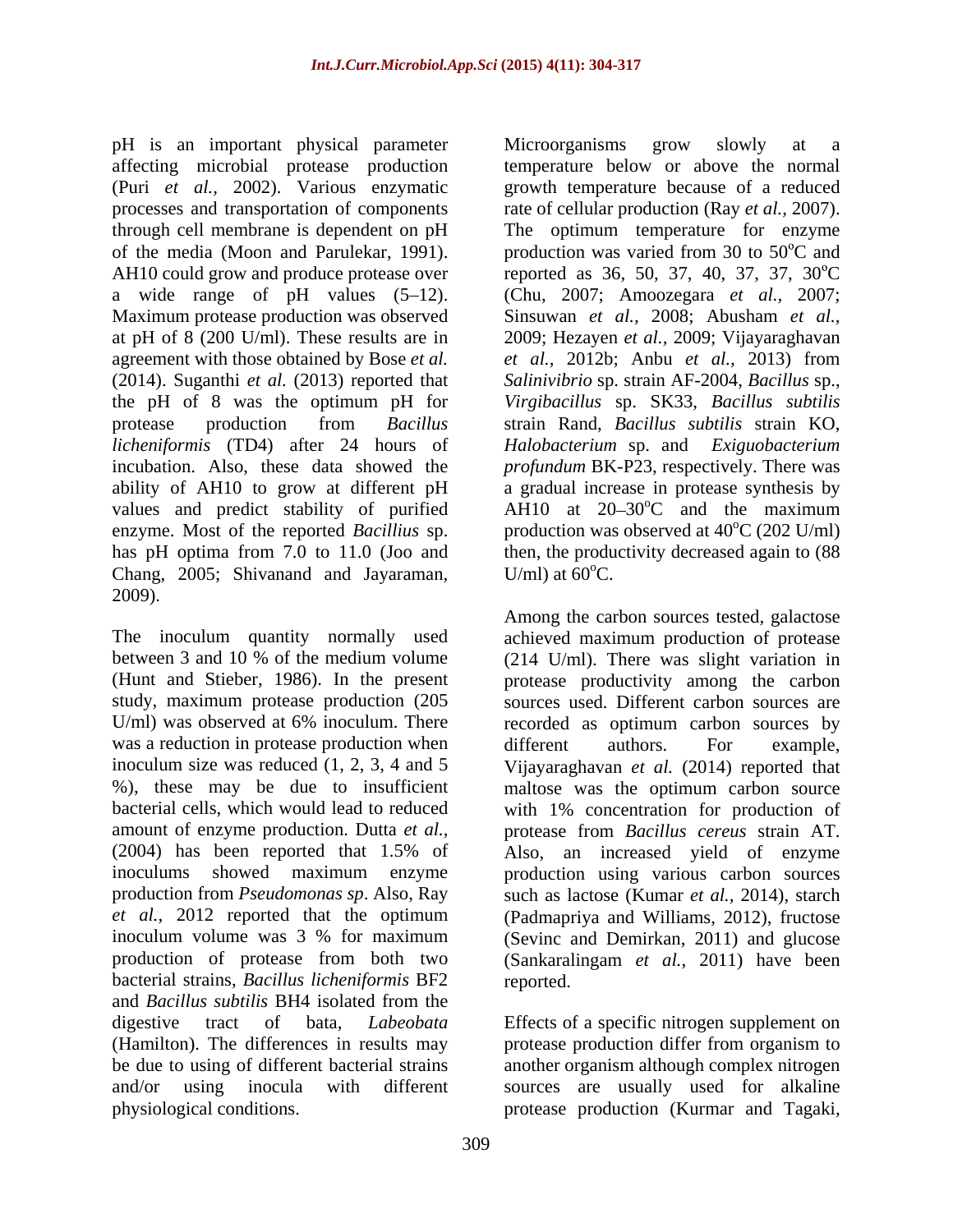1999). Among all nitrogen sources tested, (Sevinc and Demirkan, 2011), Peptone (Das tryptone resulted in the highest activity of and Prasad, 2010), peptoneand yeast extract protease by AH10 (167 U/ml). Various (Shivanand and Gurunathan, 2009) and nitrogen sources were recorded as optimum veast extract (Gouda, 2006), these by different authors, potassium nitrate 3% differences may be due to using different (Muthulakshmi *et al.,* 2011), Skim milk

yeast extract (Gouda, 2006), these strains and different culturing conditions.

| Table.1 Summary of the purification steps of protease by halophilic AH10 |
|--------------------------------------------------------------------------|
|--------------------------------------------------------------------------|

| Purification<br>steps | Total<br>protein<br>(mg) | $\sim$<br>Total<br>activity<br>$\sqrt{2}$ | Specific<br>activity<br>(U/mg) | Yield<br>(0/3)<br>$\sqrt{6}$ | Purification<br>(fold) |
|-----------------------|--------------------------|-------------------------------------------|--------------------------------|------------------------------|------------------------|
| Culture               |                          |                                           |                                |                              |                        |
| supernatant           | 1620                     | 22000                                     | 13.58                          | 100                          |                        |
| $(NH_4)2SO_4$         |                          |                                           |                                |                              |                        |
| precipitation         | 51.7                     | 14900                                     | 288.20                         | 67.72                        | 21.22                  |
| Sephadex G-           |                          |                                           |                                |                              |                        |
| 200                   | 13.4                     | 8650                                      | 645.52                         | 39.3                         | 47.53                  |
| <b>DEAE</b>           | 9.4                      | 6200                                      | 659.57                         | 28.2                         | 48.56                  |

**Table.2** Effect of different concentrations of some detergents and inhibitors on partially purified protease activity and stability

| Detergent/ Inhibitor   Concentration |                  |                          | Protease relative   Protease residual |
|--------------------------------------|------------------|--------------------------|---------------------------------------|
|                                      |                  | activity $(\frac{6}{6})$ | activity $(\%)$                       |
| Non                                  | $---$            | 100                      | 100                                   |
|                                      | $1\%$ (v/v)      | 120.9812                 | 105.5485                              |
| Tween 80                             | 5%               | 116.6981                 | 100.3217                              |
|                                      | 10%              | 109.5589                 | 93.2486                               |
|                                      | $1\%$ (w/v)      | 106.177                  | 119.3656                              |
| Urea                                 | 10%              | 103.172                  | 108.8481                              |
|                                      | 15%              | 100.1669                 | 105.0083                              |
|                                      | $1\%$ (v/v)      | 126.2523                 | 113.2522                              |
| $H_2O_2$                             | 5%               | 120.3489                 | 106.8297                              |
|                                      | 10%              | 108.2241                 | 101.1177                              |
|                                      | 50 mM            | 125.8765                 | 104.6745                              |
| Na <sub>2</sub> CO <sub>3</sub>      | 75 mM            | 103.6728                 | 103.672                               |
|                                      | $100 \text{ mM}$ | 92.8364                  | 90.8330                               |
| Non                                  | $---$            | 100                      | 100                                   |
|                                      | $1 \text{ mM}$   | 102.8381                 | 119.6995                              |
| $EDTA-Na2$                           | $5 \text{ mM}$   | 108.6811                 | 110.1836                              |
|                                      | $10 \text{ mM}$  | 107.0117                 | 107.1786                              |
| <b>PMSF</b>                          | $5 \text{ mM}$   | 100.2543                 | 100.0247                              |
| phenylmethylsulfonyl                 |                  |                          |                                       |
| fluoride                             | $10 \text{ mM}$  | 100.0941                 | 100.1001                              |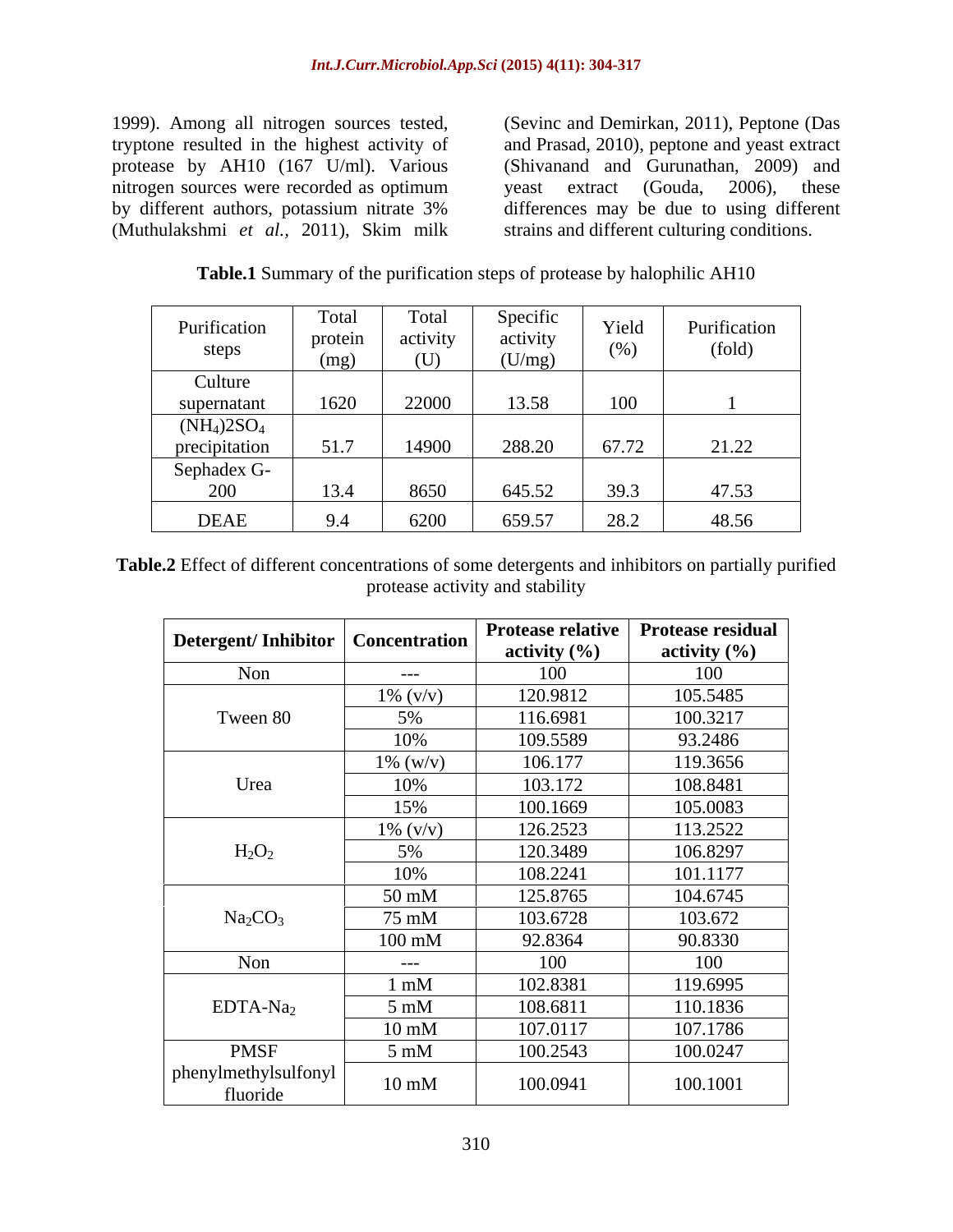**Fig.1** Isolate (AH10) on skim milk agar medium **Fig.2** Effect of different incubation periods on



**Fig.3** Effect of different pH values on protease



**Fig.5** The effect of different incubation temperature on protease production by AH10 protease production by AH10



**Fig.7** Effect of different nitrogen sources on protease



protease production by AH10



production by AH10 protease production by AH10 **Fig.4** Effect of different inoculum sizes on protease production by AH10



**Fig.6** Effect of different carbon sources on protease production by AH10



production by isolateAH10 on protease production **Fig.8** Effect of different NaCl concentrations on protease production

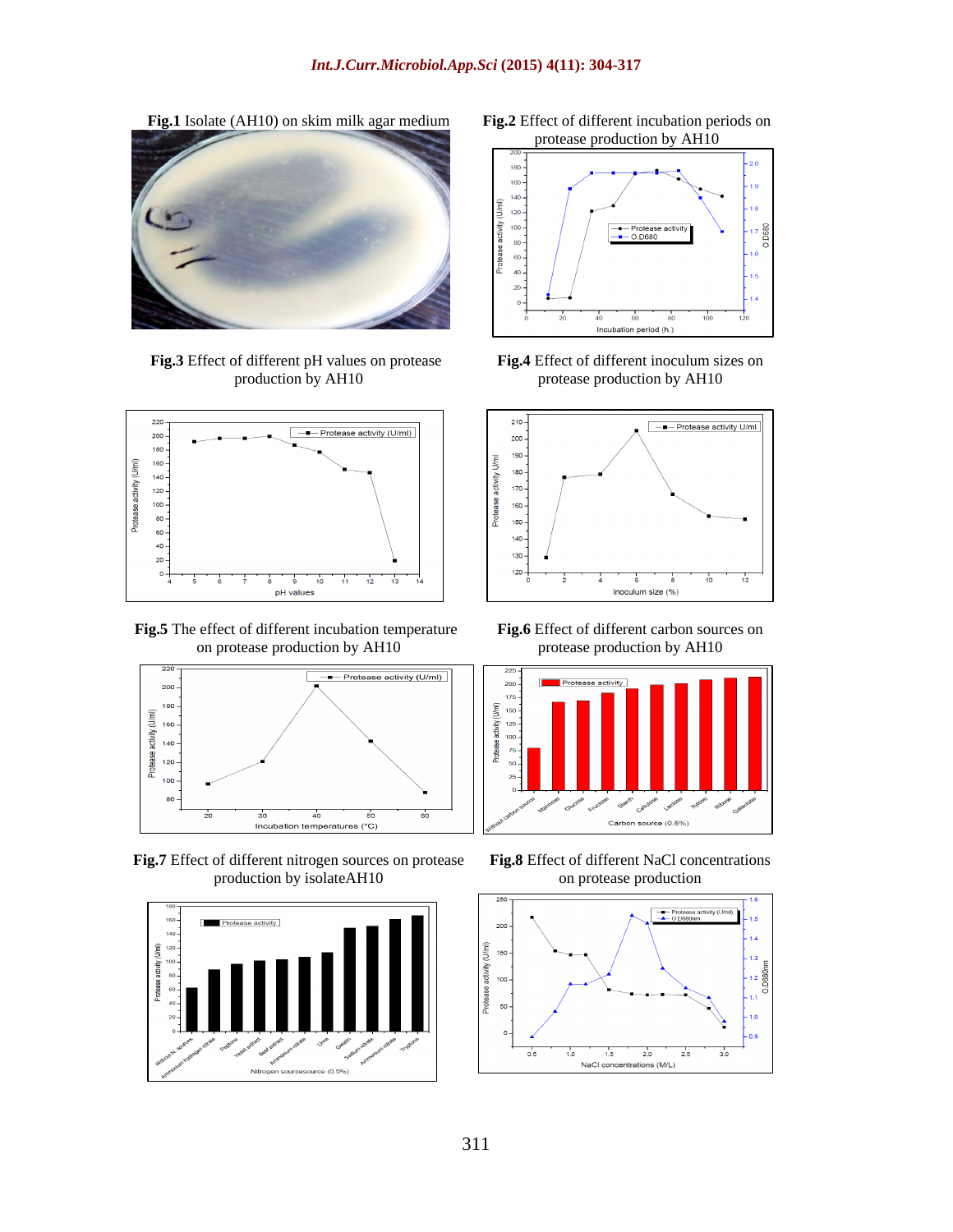

**Fig.9** Effect of different amino acids on protease

**Fig.11** Effect of different pH values on partially



production **partially purified protease activity and stability Fig.10** Effect of different temperatures on



purified protease activity concentrations on protease activity and stability **Fig.12** Effect of different sodium chloride



**Fig.13** Effect of metal ions on partially purified protease activity and stability



NaCl (217 U/ml) after 72 h of incubation. et al., 1998). Concentration of 1 M NaCl reduction of enzyme production by Gram and Sinsuwan *et al.,* (2008) reported in their

The maximum protease production was positive moderate halophiles is often observed in the medium containing 0.5 M The growth and production of protease was was found to be optimum for the production gradually reduced when salt concentration of protease from *Bacillus aquimaris* strain increases above 0.5 M NaCl. Mostly, reported at high salt concentration (Ventosa *et al.,* 1998). Concentration of 1 M NaCl VITP4 (Shivanand and Jayaraman, 2009)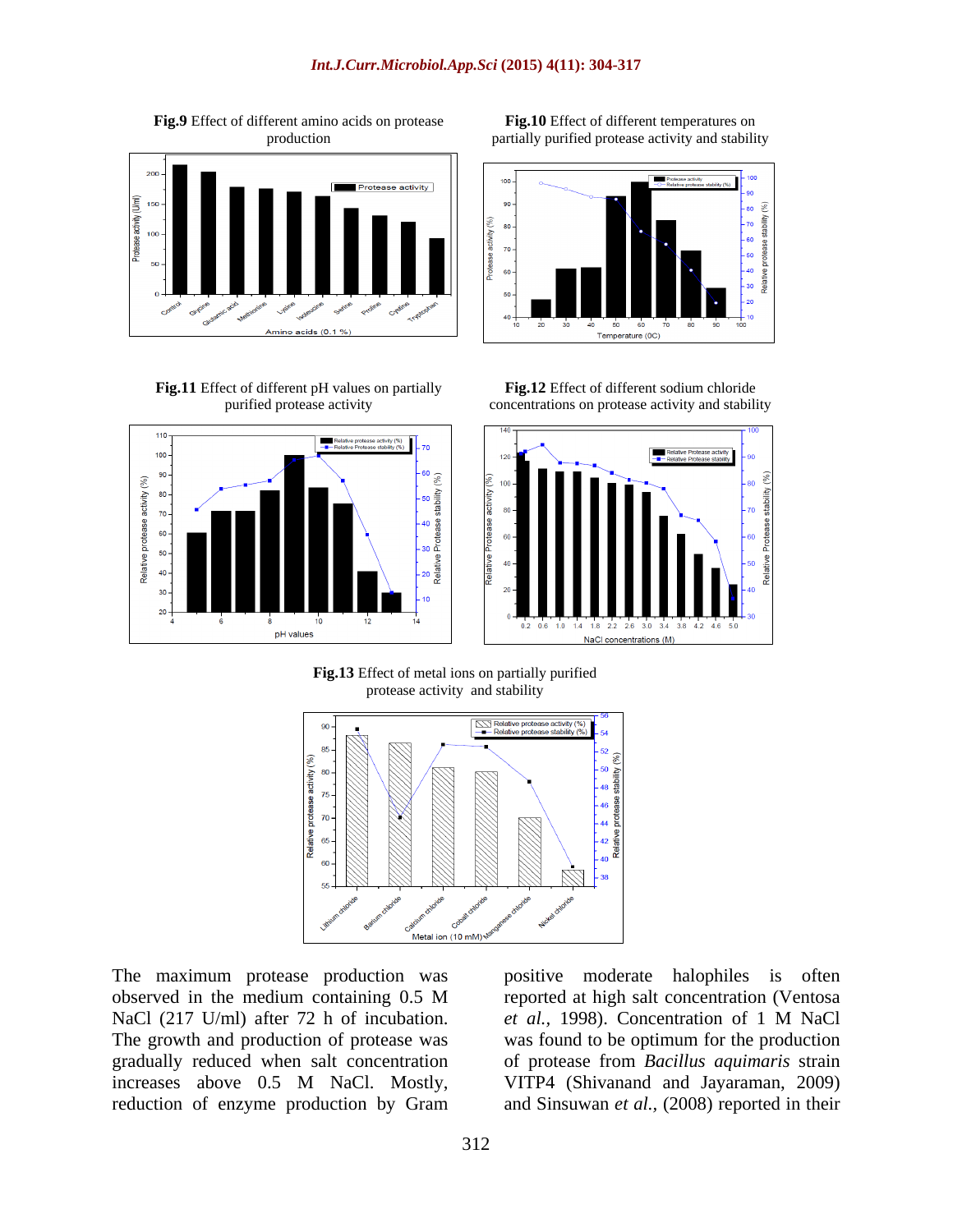paper that 5 % NaCl was the optimum various workers for bacterial protease concentration for production of protease purification (Kumar and Bhalla, 2004; from *Virgibacillus* sp. SK33 isolated from fish sauce fermentation. In our study, the 2013). Meng *et al.* (2013) achieved 34, used amino acids inhibited protease 47.1% fold of purification of protease from production from AH10 compared to control. Various nitrogen sources including amino sephadex G-200 chromatography, acids are known to repress enzyme production (McDonald and Chambers, 1966; O'reilly and Day, 1983). It may be subjected to feedback inhibition by some of the amino acids, which are end products of proteolytic degradation. Amino acids, even at low concentrations, are known to repress obtained by other researchers (Lama *et al.,* protease synthesis (Moon and Parulekar, 1991). 2012). Protease was produced from a

The purification of proteolytic enzymes *Halobacillus karajensis* with an optimum presents the normal challenges associated temperature 50°C and pH 9.0 (Heidari *et al.,* with the purification of all proteins (Jugran 2009). *et al.,* 2014). In the present study the sulphate precipitation at 60 % of saturation and (21.2) % fold purification was achieved samples of Goa, India, however much lower purification fold (1.78) of bacterial alkaline proteases through salt precipitation has been<br>reported by Maruthiah et al., (2013).

In our investigation, the ammonium sulfate sodium chloride. Protease activity was<br>precipitation step was followed by Sephadex increased with addition of 0.1 M NaCl to precipitation step was followed by Sephadex G-200 gel filtration and DEAE ion exchange 123.5 %. The results of halostability studies<br>chromatography that led to a total of 47.5 depicted that the enzyme was 100% stable chromatography that led to a total of 47.5 respectively (Table 1). Much similar to this, Sephadex G-100 and DEAE ion exchange chromatography have been used earlier by

Rajkumar *et al.,* 2011; Maruthiah *et al.,* 47.1% fold of purification of protease from *Lactobacillus brevis* 1.12 after DEAE and sephadex G-200 chromatography, respectively.

The optimum temperature for AH10 partially purified protease was 60°C (Figure 10) with maximum activity of 350 Uml-1. These results are in agreement with that 2005; Deng *et al.,* 2010; Jayakumar *et al.,* moderately halophilic bacterium 2009).

protease from moderately halophilic AH10 The AH10 protease exhibited activity over a was partially purified from the culture broad range of pH values, (5.0 -13.0) with supernatant of AH10 through ammonium optimum activity at pH 9.0 (370) Uml-1. at this step, this data was closely similar (2013) for *Bacillus alveayuensis* CAS and with that reported by Meng *et al.,* (2013) *Bacillus* sp., respectively, with using casein who obtained 21.6 fold of purification after as a substrate. Therefore, this enzyme could salt precipitation for protease from be alkaline protease and can be used in *Lactobacillus brevis* 1.12. In a similar many industrial processes especially in report, 15.2 purification fold was reported detergent industries. Other pH values varied by Sinha and Khare (2013) for protease of from 8-11 were reported by many *Bacillus* sp. EMB9 isolated from sea water researchers (Vijayaraghavan *et al.,* 2012a; This result is similar to that reported by Annamalai *et al.,* (2013); Sinha and Khare, Heidari *et al.,* 2013; Bose *et al.,* 2014).

reported by Maruthiah *et al.,* (2013). moderately halophilic AH10 showed an and 48.5 fold enzyme purification, up to 15% NaCl and it retained 80% activity In our study, partially purified protease from increase in activity in the presence of sodium chloride. Protease activity was increased with addition of 0.1 M NaCl to 123.5 %. The results of halostability studies depicted that the enzyme was 100% stable even at 35%. Maruthiah *et al.,* (2013) reported that protease from *Bacillus subtilis* AP-MSU6 showed maximum activity at 0.5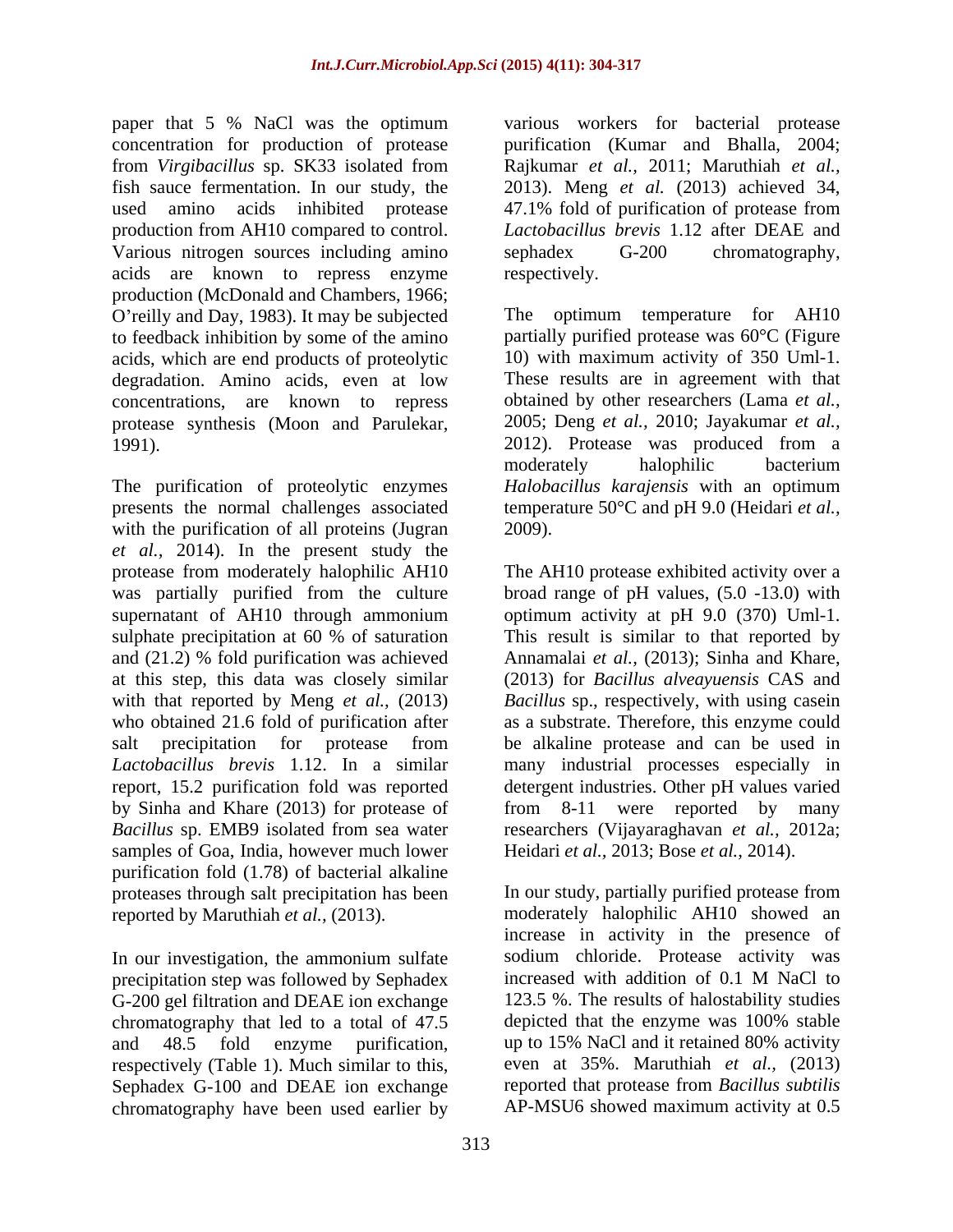M NaCl. Annamalai *et al.,* (2013) produced protease from *Bacillus alveayuensis* CAS5 with optimum NaCl at 30 % and an

alkaline protease activity of moderately<br>halankilia AH10 shared that all the test d halophilic AH10 showed that all the tested cations,  $(Co^{2+}$ ,  $Ni^{2+}, Li^{2+}$ ,  $Ba^{2+}$ ,  $Ca^{2+}$  and Anbu, P., Annadural, G., K1 Hur, B. 2013. entions,  $(60^\circ, 11^\circ, 21^\circ, 5a^\circ)$ ,  $(80^\circ, 11^\circ, 21^\circ)$ ,  $(80^\circ, 11^\circ, 21^\circ)$ <br>Mn<sup>2+</sup>) inhibited the enzyme activity to newly isolated *Exiguobacterium* various extents (Fig. 13). Bose *et al.,* (2014) found that  $Mn2+$  (5mM) inhibited the *projunual* BK-125, evaluated using the response surface methodology. enzyme activity, but  $Ca^{2+}$  (5mM) enhanced<br>Biologia, 68(2): 186–193. the activity of protease from a novel marine<br>Annamalaia, N., Rajeswarib, M. V., isolate (*Bacillus tequilensis* P15) up to about 126%. Li *et al.,* (2011) found that the activity of a novel nonionic surfactant and hydrophilic solvent-stable alkaline serine protease from Bacillus alveayuensis

Data presented in our study showed that, the processing. partially purified AH10 protease was not Beg, Q.K., Sahai, V., Gupta, R. 2003. only stable in the presence of all examined detergents (Tween 80, Urea,  $H_2O_2$  and alkaline protease production from  $Na<sub>2</sub>CO<sub>3</sub>$  but was also enhanced. These results are in accordance with the result obtained for protease from *Bacillus pumilus* CBS, *Serratia proteamaculans* AP-CMST, *Salinivibrio* sp. strain MS-7 (Jaouadi *et al.*,<br>
2008: Esekliga et al. 2011 and Heideri et al., novel marine isolate Bacillus 2008; Esakkiraj *et al.,* 2011 and Heidari *et* 

- Abusham, R., Raja, N., Rahman, R., Abu, B., Mahiran, B. 2009. Optimization of Biochem., 72: 248–254. physical factors affecting the production halo tolerant *Bacillus subtilis* strain *Rand. Microb. Cell Fact., 8: 20–28.*<br>Das. G., Prasad M. P. 2010 Isolation.
- Production of an extracellular alkaline metalloprotease from a newly isolated,  $\frac{m}{\text{Dong A}} \frac{W_{11}}{W_{11}} \frac{1}{I} \frac{7}{I} \frac{7}{I} \frac{1}{I} \frac{7}{I} \frac{1}{I} \frac{7}{I} \frac{1}{I} \frac{7}{I} \frac{1}{I} \frac{7}{I} \frac{1}{I} \frac{7}{I} \frac{1}{I} \frac{7}{I} \frac{1}{I} \frac{7}{I} \frac{1}{I} \frac{7}{I} \frac{1}{I} \frac{7}{I} \frac{1}{I} \$

strain AF-2004. *Microbiol. Res.,* 162: 369377.

- increased activity with increasing S. 2010. Production and optimization of concentrations of NaCl.<br>
and the haloalkaliphilic protease by an extremophile *Halobacterium* sp. Js1, Studying the influence of metal ions on isolated from thalassohaline Anand, S. V., Hemapriya, J., Selvin, J., Kiran, haloalkaliphilic protease by an extremophile *Halobacterium* sp. Js1, isolated from thalassohaline environment. *Global J. Biotechnol. Biochem.,* 5: 44–49.
	- $2^2$   $\frac{1}{2^2}$   $\frac{1}{2^2}$   $\frac{1}{2^2}$   $\frac{1}{2^2}$   $\frac{1}{2^2}$   $\frac{1}{2^2}$   $\frac{1}{2^2}$   $\frac{1}{2^2}$   $\frac{1}{2^2}$   $\frac{1}{2^2}$   $\frac{1}{2^2}$   $\frac{1}{2^2}$   $\frac{1}{2^2}$   $\frac{1}{2^2}$   $\frac{1}{2^2}$   $\frac{1}{2^2}$   $\frac{1}{2^2}$   $\frac{1}{2^2}$  $Ba^{2+}$ ,  $Ca^{2+}$  and Allow, F., Alliaquial, U., N. Hul, D. 2015.  $\int_{\mathbf{C}} \mathbf{C} \mathbf{a}^{2+}$  and  $\int_{\mathbf{D}} \mathbf{A} \mathbf{D} \mathbf{A}$   $\int_{\mathbf{D}} \mathbf{A} \mathbf{A}$   $\int_{\mathbf{D}} \mathbf{A} \mathbf{A}$   $\int_{\mathbf{D}} \mathbf{A} \mathbf{A}$   $\int_{\mathbf{D}} \mathbf{A} \mathbf{A}$   $\int_{\mathbf{D}} \mathbf{A} \mathbf{A}$   $\int_{\mathbf{D}} \mathbf{A} \mathbf{A}$   $\int_{\mathbf{D}} \mathbf{A$ and  $A_{\text{H}}$   $B_{\text{H}}$ ,  $A_{\text{H}}$   $A_{\text{H}}$  and  $B_{\text{H}}$   $A_{\text{H}}$   $A_{\text{H}}$   $A_{\text{H}}$   $A_{\text{H}}$   $A_{\text{H}}$   $A_{\text{H}}$   $A_{\text{H}}$   $A_{\text{H}}$   $A_{\text{H}}$   $A_{\text{H}}$   $A_{\text{H}}$   $A_{\text{H}}$   $A_{\text{H}}$   $A_{\text{H}}$   $A_{\text{H}}$   $A_{\text{H}}$   $A$  $^{2+}$  (5mM) enhanced existence intermodulogy. Production of alkaline protease from a newly isolated *Exiguobacterium profundum* BK-P23, evaluated using the response surface methodology. *Biologia,* 68(2): 186–193.
- protease was enhanced by  $Mn^{2+}$ . CAS 5 using marine wastes. FBP-434; . CAS 5 using marine wastes. FBP-434; Annamalaia, N., Rajeswarib, M. V., Balasubramanianb, V. 2013. Extraction, purification and application of thermostable and halostable alkaline protease from *Bacillus alveayuensis* No. of Pages 8 food and bioproducts processing.
	- Statistical media optimization and alkaline protease production from *Bacillus mojavensis* in a bioreactor. *Process Biochem.,* 39: 203.
- *al.,* 2013). *tequilensis* P15. *Subramanian Ann*  Bose, Vishal, C., Haresh, K., Ramalingam B. 2014: Production and characterization of a solvent tolerant protease from a novel marine isolate *Bacillus Microbiol.,* 64: 343–354.
- Reference<br>Reference<br>mathed for montitation of missensors Bradford, M. M. 1976. A rapid and sensitive method for quantitation of microgram quantities of proteine utilizing the principle of protein dye binding. *Anal. Biochem., 72: 248–254.* 
	- of thermo-stable organic solvent-<br>extracellular alkaline protease tolerant protease from a newly isolated<br>meducing from angusta of Basillys Ind Chu Wei-Hua, J. 2007 Optimization of extracellular alkaline protease production from species of *Bacillus. Ind Microbiol Biotechnol., 34: 241-245.*
- Amoozegara, M. A., Fatemia, A. Z., Heidarib, B. C., Trasad M. T. 2010 Isolation, H. R. K., Razavic, M. R. 2007. Purification & mass production of Das, G., Prasad M. P. 2010 purification & mass production of protease enzyme from *bacillus subtilis*. *Int. Res. J. Microbiol.,* 1(2): 026-031.
	- moderately halophile, *Salinivibrio* sp.<br>T 2010 Purification and Deng, A., Wu, J., Zhang, Y., Zhang, G., Wen, T. 2010 Purification and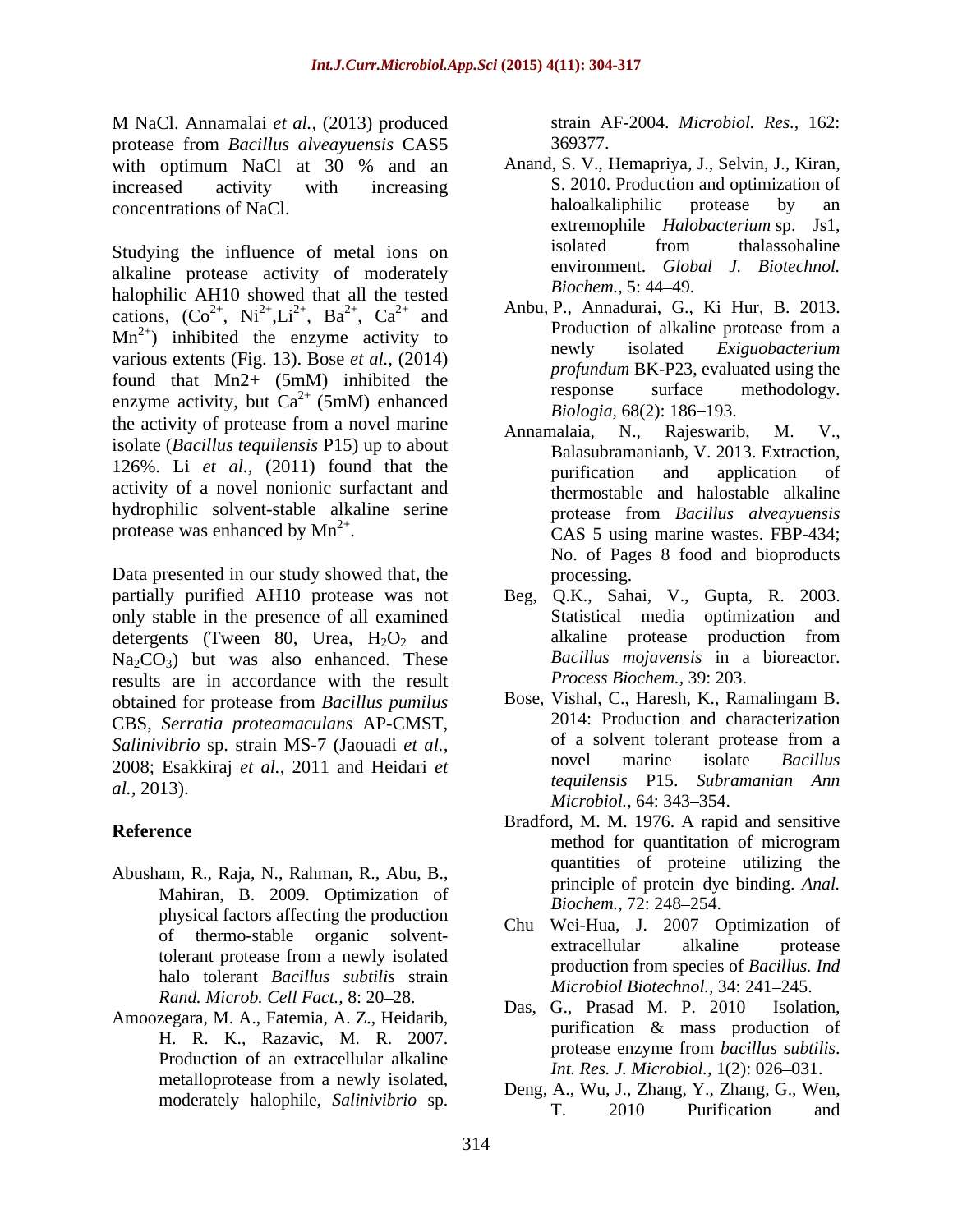B001. *Bioresource Technol.,* 101:

- Dutta, J. R., Dutta, P. K., Banerjee, R. 2004.
- Esakkiraj, P., Sankaralingam, S., Usha, R., 2011Solid-state protease production using anchovy waste meal by moderate halophile *Serratia proteamaculans* AP-
- Fox, J. W., Shannon, J. D., Bjarnason, J. B., biotechnology. Enzymes in biomass
- from *Bacillus mojavenesis*. *Enzyme Microbial Technol., 32: 294-304.*
- behavior in ionic liquids. *Appl.* Biotechnol, 19:757–762.
- A. 2009. Production, optimization and *Ind. Microbiol. Biotechnol.,* 36: 21–27. *Biol., 42: 515–521.*
- 
- Hunt G.R., Stieber R.W. 1986 Inoculum A.L., Solomon N.A. (Eds.) Manual of

characterization of a surfactant-stable high-alkaline protease from *Bacillus* sp. industrial microbiology and biotechnology. American Society of Microbiology, Washington DC.

- 7100 7106. Jaouadi, S., Chaabouni E., Rhimi, M., Bejar, Optimization of culture parameters for characterization of a detergent-stable extracellular protease production from a serine alkaline protease from *Bacillus* newly isolated Pseudomonas sp. using *pumilus* CBS with high catalytic response surface and artificial neural efficiency. *Biochimie.*, 90: 1291–1305. S. 2008. Biochemical and molecular serine alkaline protease from *Bacillus*
- network models. *Process Biochem.,* 39: Jayakumar, R., Jayashree, S., Annapurna, B., 2193 2198. Seshadri, S. 2012. Characterization of Palavesam, A., Immanuel, G. 6. from an Alkaliphilic Strain *Bacillus* Thermostable Serine Alkaline Protease from an Alkaliphilic Strain *Bacillus pumilus* MCAS8 and Its Applications. *Appl. Biochem. Biotechnol.,* 168: 1849 1866.
- CMST isolated from fish intestine. *Ann*  Joo, H. S., Chang, C. S. 2005 Production of *Microbiol.,* 61: 749–755. The protesse from a new alkalophilic 1991 Proteinases and their inhibitors in meal: optimization and some properties. protease from a new alkalophilic *Bacillus* sp. I-312 grown on soybean *Process Biochem., 40: 1263-1270.*
- conversion. *ACS Symp. Ser.,* 460: 62 Jugran, J. Joshi G. K. Bhatt J. P. Shanker A. 79. 2014. Production and partial Gupta, R., 2003 Purification and characterization of an oxidation stable **being the protease** from *Bacillus* sp. GJP2 thiol-dependent serine alkaline protease isolated from a hot spring. *Proc. Natl.* 2014. Production and partial characterization of extracellular protease from *Bacillus* sp. GJP2 isolated from a hot spring. *Proc. Natl. Acad. Sci., India, Sect. B Biol. Sci.,* doi 10.1007/s40011-014-0434-4.
- Heidari*,* H. R., Mahnaz, S., Ghodratollah, A. Kumar, C. G., Parrack, P. 2003. Arrowroot 2013. Characterization of a novel organic solvent tolerant protease from a moderately halophilic bacterium and its **production**. World J. Microbiol. (Marantha arundinacea) starch as a new low-cost substrate for alkaline protease production. World J. Microbiol. Biotechnol., 19: 757–762.
- *Biochem. Biotechnol.,* 170: 573 586. Kumar, C.G., Takagi, H. 1999. Microbial Heidari, H.R.K., Amoozegar, M.A., alkaline proteases from a bioindustrial Hajighasemi, M., Ziaee, A. A., Ventosa, view point. *Biotechnol. Adv.,* 17: 561 594.
	- purification of a novel extracellular Kumar, D., Bhalla, TC. 2004. Purification and protease from the moderately halophilic characterization of a small size protease bacterium *Halobacillus karajensis. J.*  from *Bacillus* sp. APR-4. *Indian J. Exp.* characterization of a small size protease *Biol.,* 42: 515–521.
- Hezayen, F., Magdi, A.M., Moustafa, A., Kumar, R. S., Ananthan, G., Prabhu, A. S. Mohamed S. A. 2009. Optimization of 2014. Optimization of medium purified protease produced in low-cost medium by *Bacillus subtilis* KO Strain. The production by *Marinobacter* sp. *World Appl. Sci. J., 7(4): 453–460.* **GACAS9** using response surface development. Pp. 32 40. *In*: Demain *Biocatalysis Agricult. Biotechnol.,* 3: 2014. Optimization of medium composition for alkaline protease production by *Marinobacter sp*. GACAS9 using response surface methodology - A statistical approach. 191–197.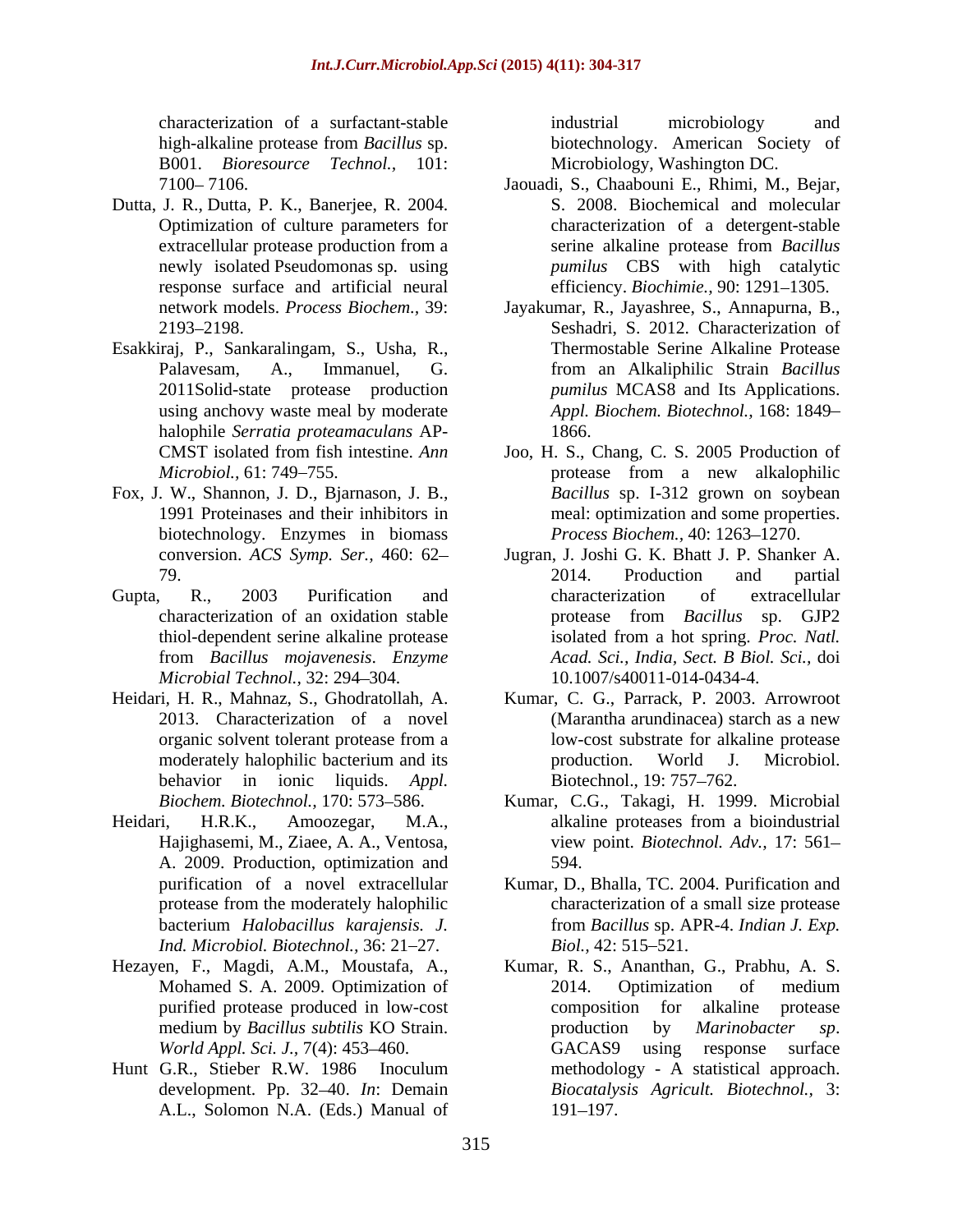- Lama, L., Romano, I., Calandrelli, V., Okafor, U. O., Anosike, E. E. 2012. Screening haloalkaliphilic species belonging to the 327–336.
- Li, GY., Cai, YJ., Liao, XR., Yin, J. 2011. A *Serratia* sp. SYBC H with duckweed as
- Maruthiah, T., Esakkiraj, P., Prabakaran, G.,
- 
- 
- Moon, S. H., Parulekar, S. J. 1991. A *Bacillus firmus*. *Biotechnol. Bioeng.,*
- Muthulakshmi, C., Duraisamy, G., *circulans* TP3 isolated from fish gut. Manokaran K., Chandrasekar U. 2011. Fermentation. *Jordan J. Biol. Sci.,* 4(3):
- O reilly, T., Day D. F. 1983. Effects of
- Nicolaus, B., Gambacorta, A. 2005. <br>and optimal protease production by Purification and characterization of a Bacillus sp. Sw-2 using low cost protease produced by an aerobic substrate medium. *Res. J. Microbiol.,* 7: *Bacillus* sp. Sw-2 using low cost 327 336.
- *Salinivibrio* genus. *Res. Microbiol.,* Oren, A. 1999. Bioenergetic aspects of 156: 478 484. halophilism. *Microbiol. Mol. Biol. Rev.,* 63: 334–348.
- novel nonionic surfactant- and solvent- Oren, A. 2008. Microbial life at high salt stable alkaline serine protease from concentrations: Phylogenetic and concentrations: Phylogenetic and metabolic diversity. *Saline Syst.,* 4: 2.
- nitrogen source: production, Padmapriya, M., Williams, C. B. 2012. purification, characteristics and Purification and characterization of application. *J. Ind. Microbiol. Biotechnol.,* 38: 845 853. *Subtilis. J. Microbiol. Biotech. Res.,* neutral protease enzyme from *Bacillus*
- Palavesam, A., Immanuel G. 2013. Purification and characterization of Gerhartez, W., (Ed.), Proteolytic moderately halophilic alkaline serine enzymes in industry: production and protease from marine *Bacillus subtilis* AP-MSU6. *Biocatal. Agricult.* Weinheim, Germany. Pp. 108–123. 2(4): 612–618.<br>Poldermans, B. 1990. Proteolytic enzymes. In: Gerhartez, W., (Ed.), Proteolytic applications. VCH Publishers,
- *Biotechnol.,* 2: 116 119. Puri, S., Beg, Q. K., Gupta R. 2002. McDonald, I. J., Chambers, A. K. 1966. Optimization of alkaline protease Regulation of proteinase formation in a broduction from *Bacillus* sp. using species of *Micrococcus*. *Can. J.* response surface methodology. *Curr. Mirobiol.,* 12: 1175–1185. *Microbiol.,* 44: 286–290. production from *Bacillus* sp. using *Microbiol.,* 44: 286–290.
- Meng, X., He, Z., Li, H. 2013. Purification Rajkumar, R., Ranishree, K., Rengassamy, R. and Characterization of A novel skatole degrading Protease from *Lactobacillus brevis*. *Food Sci. Biotechnol.,* 22(5): *megaterium* RRM2: application in 1367 1373. detergent and dehairing industries. *J.*  2011. Purification and characterization of a protease produced by *Bacillus Basic Microbiol.,* 51: 614–624.
	- parametric study of protease production Ray, A. K., Bairagi, A., Sarkar G. K., Sen, S. in batch and fed-batch cultures of K. 2007. Optimization of fermentation 37: 467 483. *Bacillus subtilis* CY5 and *Bacillus*  Dugganaboyana, G. K., Ganesan R., *Acta Ichthyologica et Piscatoria.,* 37: conditions for cellulase production by *circulans* TP3 isolated from fish gut. 47 53.
	- Production, purification and Ray, A. K., Ghosh, K., Ringo, E. 2012. characterization of protease by Enzyme-producing bacteria isolated Aspergillus flavus under Solid State from fish gut: a review. Aquaculture Nutrition., Pp. 1–28.
	- 137 148. Reddy, M. N., Kumar, C. G., Swathi, K., cultural conditions on protease L. V. 2011. Extracellular alkaline production by *Aeromonas hydrophila*. *Appl. Environ. Microbiol.,* 45: 1132 *Bacillus subtilis* SVR- 07 by using 1135. submerged fermentation. *Int. J. Pharm.*Nagamani, B., Venkateshwar, S., Rao protease production from isolated